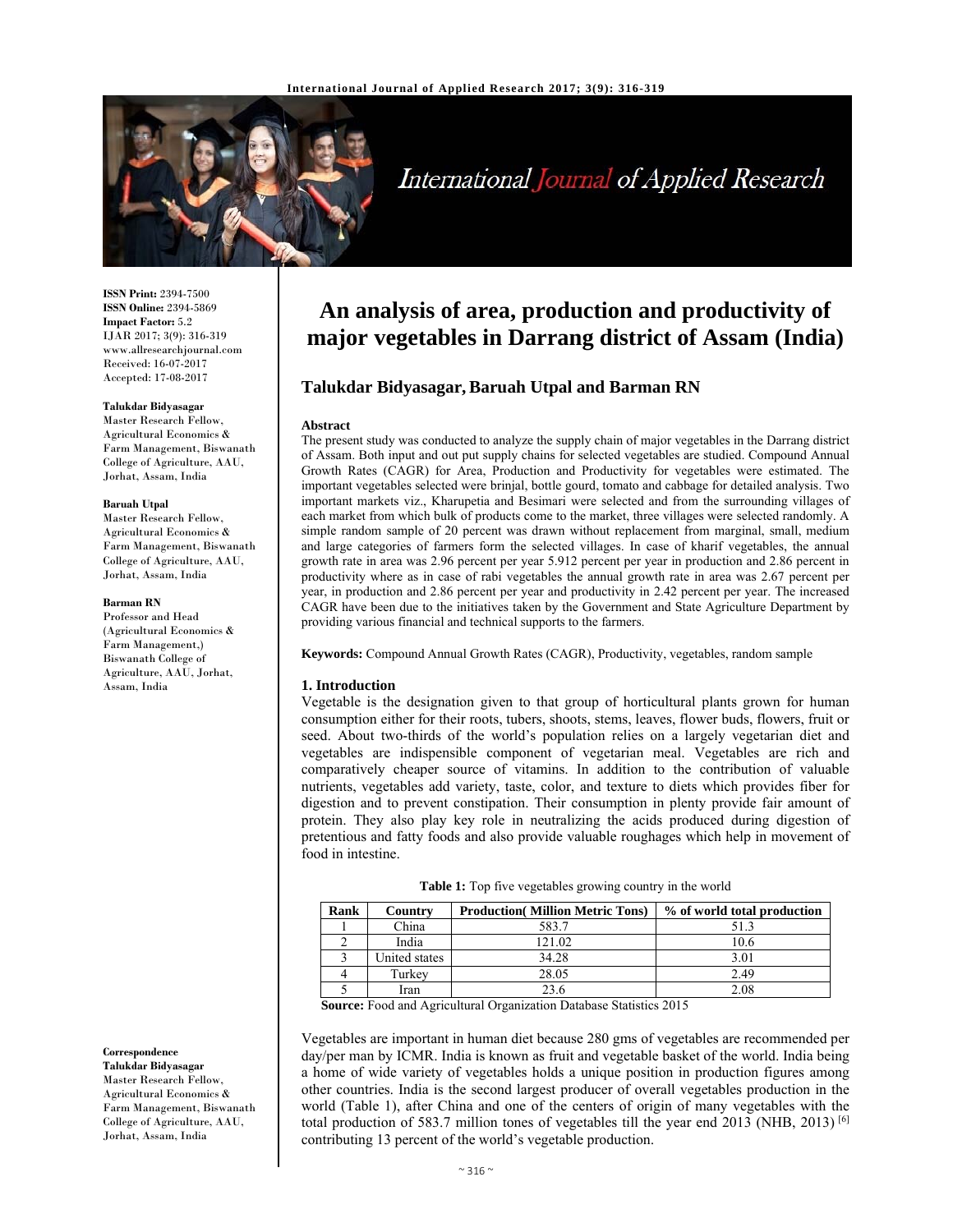In India West Bengal occupies the 1st position in terms of vegetable production (Table 2). Assam has the potential to meet the demand of vegetables in the state of its own because of its rich natural climatic conditions but till date the state has not performed to its potential.

| Table 2: Top ten vegetables growing state in India |  |  |
|----------------------------------------------------|--|--|
|----------------------------------------------------|--|--|

| Rank           | Country        | <b>Production</b><br>(Million Metric Tons) |  |  |
|----------------|----------------|--------------------------------------------|--|--|
|                | West Bengal    | 25.4                                       |  |  |
| $\overline{2}$ | Uttar Pradesh  | 19.5                                       |  |  |
| 3              | Bihar          | 16.3                                       |  |  |
| 4              | Madhya Pradesh | 12.5                                       |  |  |
| 5              | Andhra Pradesh | 12.01                                      |  |  |
| 6              | Gujrat         | 10.5                                       |  |  |
| 7              | Odisha         | 9.04                                       |  |  |
| 8              | Maharashtra    | 8.08                                       |  |  |
| 9              | Tamil Nadu     | 7.89                                       |  |  |
| 10             | Karnataka      | 7.84                                       |  |  |

**Source:** Food and Agricultural Organization Database Statistics 2015

#### **2. Scope of the study**

The study is proposed to identify the prevalent supply chain of vegetables in the Darrang district. The study will be helpful in identifying the best possible supply chains of inputs and outputs which will help the policy makes to draw planes policies for developing the vegetable subsector in the district. The constraints and critical gaps in the supply chain of vegetables will help to formulate possible intervestim strategies to minimize the gaps and remove the constraints.

#### **3. Methodology**

This chapter presents general description of the study area, sampling design, data collection and the methods being used for analysis of data to fulfill the objectives of the study. Darrang district has one sub division viz., Mangaldai Sadar, having seven development blocks and fourteen revenue circles. The data were collected from the sample households through personal interview method. A Pilot survey was done before conducting the main survey to know the status of vegetable growers in the district. Two important markets viz., Kharupetia and Besimari were selected and from the surrounding villages of each market from which bulk of products comes to the market, three villages were selected randomly. List of vegetable growers was prepared from each selected village and categorized on the basis of operational holdings. On the basis of operational land holdings farmers from each village were categorized as marginal, small, medium and large. (Economic survey of Assam, Govt. of India 2014). A simple random sample of 20 percent was drawn without replacement from each category of farmers for detail analysis. Necessary data were collected with the help of pretested schedules and questionnaires for fulfilling the objectives of the study. Data collected pertained to the year 2015-16.

#### **3.1 Study area and selection of Sample**

The present study was carried out in the Darrang district of Assam. Darrang District is situated in between Kamrup and Sonitpur District.

#### **3.2 Area, production and productivity of vegetables**

The secondary data on area under different crops, production and productivity of crops were used to analyze

the trends. The time series data on area, production, productivity of vegetables and fruits crop was available from 2004-2014 onwards The required secondary level time series data on area, production and productivity of vegetable were collected from different publications, websites etc. Compound Annual Growth Rates (CAGR) of area, production and productivity of vegetable was calculated by using the formula given below.

The formula for Annual Growth Rates (CAGR),

 $Y = abt$  or in log form

Log  $Y = Log a + t log b$ 

Where,

 $Y = Area/production/productivity of vegetables$ 

 $t =$  Number of years

a = Constant

b = Regression coefficient or trend value

The Compound Annual Growth Rates (CAGR) has been defined as

 $CAGR = (Antilog b - 1) \times 100$ 

#### **4. Discussion and results**

#### **4.1 Area, production and productivity of vegetables**

Data regarding the area under cultivation of vegetables, production and productivity in India along with computed values of CAGR is presented in (Table 3)

| <b>Table 3:</b> Growth rates in area, production and productivity of |
|----------------------------------------------------------------------|
| vegetables in India                                                  |

| Area<br>Year<br>$(000 \text{ ha})$ |        | <b>Production</b><br>(000mt) | Productivity<br>(t/ha)                                       |  |
|------------------------------------|--------|------------------------------|--------------------------------------------------------------|--|
| 2004-05                            | 6744   | 101246                       | 15.0                                                         |  |
| 2005-06                            | 7213   | 111399                       | 15.4                                                         |  |
| 2006-07                            | 7581   | 114993                       | 15.2                                                         |  |
| 2007-08                            | 7848   | 128449                       | 16.4                                                         |  |
| 2008-09                            | 7981   | 129077                       | 16.2                                                         |  |
| 2009-10                            | 7985   | 133738                       | 16.7                                                         |  |
| 2010-11                            | 8495   | 146555                       | 17.3                                                         |  |
| 2011-12                            | 8989   | 156325                       | 17.4                                                         |  |
| 2012-13                            | 9205   | 162187                       | 17.6                                                         |  |
| 2013-14                            | 9396   | 162897                       | 17.3                                                         |  |
| CAGR %                             | 3.37   | 4.87                         | 1.14                                                         |  |
| $\sim$<br>$\mathbf{r}$             | $\sim$ | $\blacksquare$               | $\mathbf{I}$<br>$\sim$ $\sim$<br>$\sim$ $\sim$ $\sim$ $\sim$ |  |

**Source:** Directorate of Economics and Statistics, 2014 Government of India and NHB data base, 2013 [6].

The (Table 3) reveals that CAGR of area under vegetable cultivation in India was 3.37 percent during 2004-14. In the same period CAGR of production and productivity was 4.87 percent and 1.14 percent respectively. The positive growth rates indicate a promising vegetable production scenario for the country. However the growth rate of productivity is still lower than the CAGR of area and production. It could be referred here that India's contribution to world production of vegetables in 2012-13 was 14 percent. India is also the largest vegetable producer after China. India produces 16 million tons of vegetables compared with China's 57 million tons. However, India's productivity is the lowest compared to the top 10 countries around the world with just 17.6 million tons/ha whereas Spain tops with 39.3 million tons/ha in 2012-13. Efforts are being made to improve productivity through Mission for Integrated Development of Horticulture during 2014-15, providing new infrastructure development, market promotion, boosting quality and transport. The National Horticulture Mission, set up by the government in 2005-06, has also helped the sector evolve over the years. (NHB database, 2013) [6].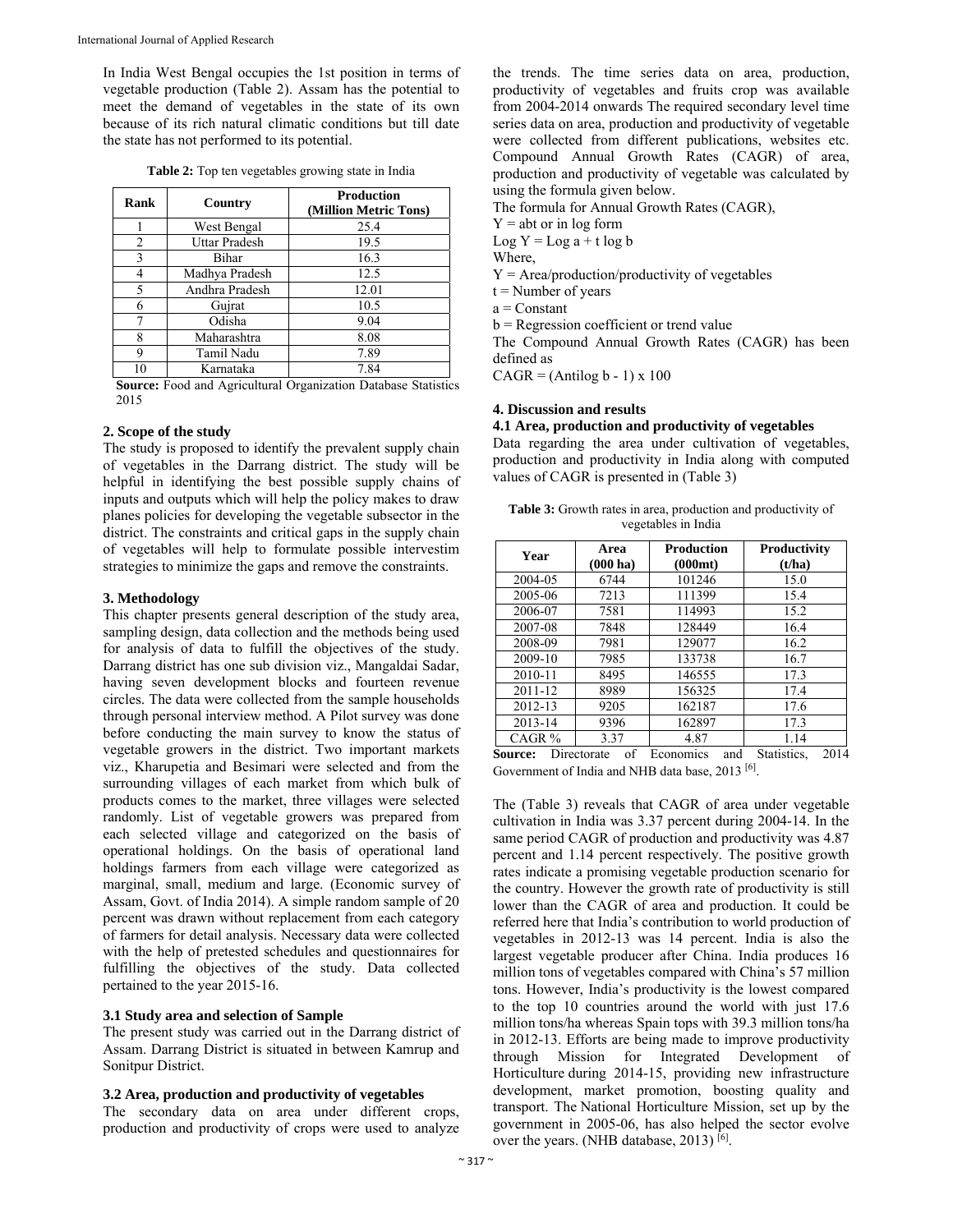| Year    | Area (000'ha) |        | <b>Production (000't)</b> |         | Productivity (kg/ha) |       |
|---------|---------------|--------|---------------------------|---------|----------------------|-------|
|         | <b>Kharif</b> | Rabi   | <b>Kharif</b>             | Rabi    | <b>Kharif</b>        | Rabi  |
| 2004-05 | 68.55         | 153.69 | 1062.53                   | 2598.10 | 15500                | 16905 |
| 2005-06 | 72.20         | 159.42 | 1119.29                   | 2698.96 | 15503                | 16930 |
| 2006-07 | 76.31         | 159.72 | 1182.96                   | 2704.13 | 15502                | 16930 |
| 2007-08 | 78.33         | 159.92 | 1287.00                   | 2707.80 | 16433                | 16932 |
| 2008-09 | 79.13         | 160.72 | 1320.02                   | 2799.85 | 16682                | 17421 |
| 2009-10 | 77.00         | 174.00 | 1225.00                   | 3030.00 | 15909                | 17414 |
| 2010-11 | 79.00         | 181.00 | 1287.00                   | 3183.00 | 16291                | 17586 |
| 2011-12 | 80.00         | 183.31 | 1328.00                   | 3243.00 | 16787                | 18251 |
| 2012-13 | 83.73         | 188.74 | 1445.20                   | 3534.23 | 17260                | 18725 |
| 2013-14 | 79.08         | 178.98 | 1363.03                   | 3208.34 | 17235                | 17925 |
| CAGR%   | .44           | 1.54   | 2.52                      | 2.13    | 1.07                 | 0.59  |

**Table 4:** Growth rates in area, production and productivity of vegetables in Assam

**Data Source:** Statistical Hand Book of Assam 2014, and Directorate of Economics and Statistics, 2014 Government of Assam. CAGR is computed by the researcher.

The (Tables 4) reveal that in kharif vegetables the annual growth rate in area was at 1.44 percent, production at 2.52 percent and productivity at 1.07 percent during 2004-05 to 2013-14 over the years in the state. The greater increase in production as compared to increase in area resulted a positive impact on the growth of yield. Though it was still lower than the CAGR of area and production over the years in the state. In case of rabi vegetables the annual growth rate in area was 1.54 percent, 2.13 percent in the production and its productivity at 0.59 percent. It was found that the growth rate in area was more in rabi (1.54 %) as compared to kharif (1.44%) vegetables. The increasing CAGR have been due to the initiatives taken by the Government and State Agriculture Department by providing various financial and technical supports to the farmers. But the CAGR in productivity is lesser in rabi (0.59%) than kharif (1.07%). This may be due to lack of commercial importance and market value (Directorate of Economics and Statistics, Assam, 2014). The area under kharif vegetable in the year 2013-14 (79.08 thousand hectors) which was less as

compared to 2012-13 14 (83.73 thousand hactors) which led to decreased production in the year 2013-14 (1363.03 thousand tons) than 2012-13 (1445.20 thousand tons). Productivity of kharif vegetables in the year 2013- 14(17235kg/ha) was also less as compared to the year 2012- 13 (17260 kg/ha) due to flood in the year 2014 (The Times of India, Oct 2, 2014). Also in case of Rabi vegetables similar picture was noticed in the year 2013-14 (178.98 thousand hectors) where as area under cultivation was less as compared to 2012-13 14 (188.74 thousand hactors) along with the decreased production in the year 2013-14 (3208.34 thousand tons) than 2012-13 (3534.23 thousand tons). This further resulted decreased productivity in the year 2013- 14(17925kg/ha) as compared to the year 2012-13 (18725) kg/ha. During peak harvesting season of Rabi Vegetables i.e., from January to March, the markets are overloaded with vegetables and the farmers have to dispose off their produce at a very low price on the very market day due to nonavailability of cold storage facility within and near the market.

| Year     | Area (000'ha) |       | <b>Production</b> (mt) |         | Productivity (kg/ha) |       |
|----------|---------------|-------|------------------------|---------|----------------------|-------|
|          | <b>Kharif</b> | Rabi  | <b>Kharif</b>          | Rabi    | <b>Kharif</b>        | Rabi  |
| 2005-06  | 3.75          | 13.95 | 34.218                 | 146.888 | 9125                 | 10545 |
| 2006-07  | 3.86          | 14.25 | 35.781                 | 158.673 | 9270                 | 11135 |
| 2007-08  | 4.52          | 16.25 | 49.398                 | 163.980 | 10928                | 11900 |
| 2008-09  | 4.12          | 15.10 | 41.686                 | 166.175 | 10118                | 11221 |
| 2009-10  | 3.95          | 14.54 | 39.421                 | 163.153 | 9980                 | 11005 |
| 2010-11  | 4.43          | 16.75 | 47.157                 | 184.166 | 10645                | 10995 |
| 2012-13  | 4.65          | 17.22 | 51.391                 | 198.512 | 11052                | 11528 |
| 2013-14  | 4.89          | 17.86 | 57.462                 | 216.552 | 11752                | 12125 |
| 2014-15  | 5.02          | 18.16 | 60.738                 | 243.166 | 12099                | 13390 |
| CAGR $%$ | 2.96          | 2.67  | 5.91                   | 5.17    | 2.86                 | 2.42  |

Table 5: Growth rates in area, production and productivity of vegetables in darrang district of Assam

**Source:** Directorate of Economics and Statistics 2014, Government of Assam; and Glimpses of Agriculture in Darrang district, Assam, Mangaldoi, 2015-16.

(Table 5), shows that in kharif vegetables, the annual growth rate in area was 2.96 percent per year 5.91 percent per year in production and 2.86 percent in productivity. The greater increase in production as compared to increase in area resulted a positive impact on the growth of yield. Where as in case of rabi vegetables the annual growth rate in area was 2.67 percent per year, in production and 2.86 percent per year and productivity in 2.42 percent per year. It was found that the growth rate of areas more in kharif vegetables. The increased CAGR have been due to the initiatives taken by the Government and State Agriculture Department by providing various financial and technical support to the farmers like subsidies on purchase of tractor (49nos), power tiller (265nos), STW (14824nos), and LLP (246 no's) under various schemes till 2015(Dept. Agril.Engineering, Darrang). Also Most of the people of Darrang district are Muslims of immigrant origin. The farmers of this immigrant origin are traditionally very hard working and efficient in farming. They stick consistently in agriculture operations and apply fertilizer, pesticides and insecticides, HYV seeds and modern farm appliances in farming. Both Rabi and Kharif crops are extensively cultivated. But the CAGR in